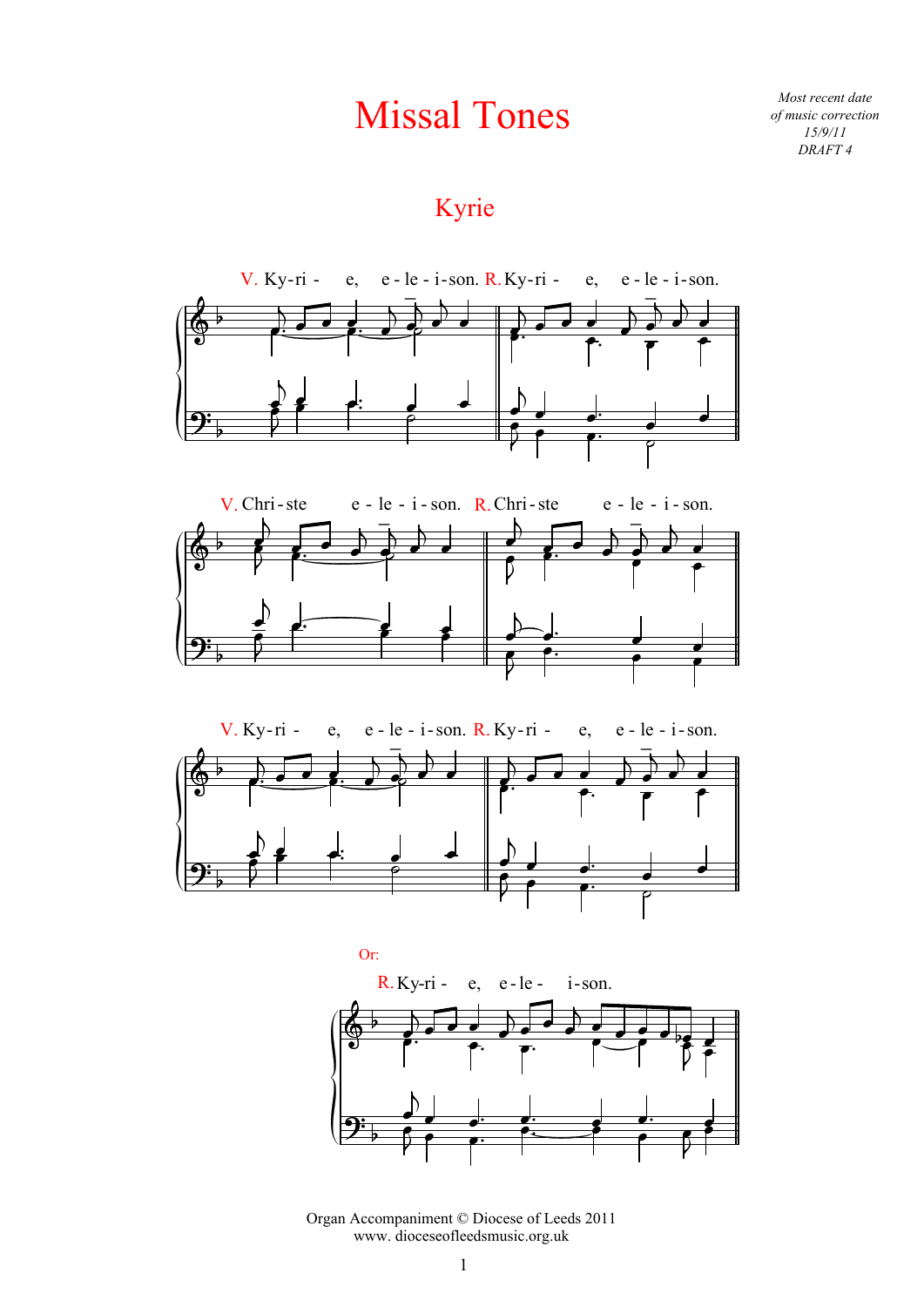

Organ Accompaniment © Diocese of Leeds 2011 www. dioceseofleedsmusic.org.uk

Or: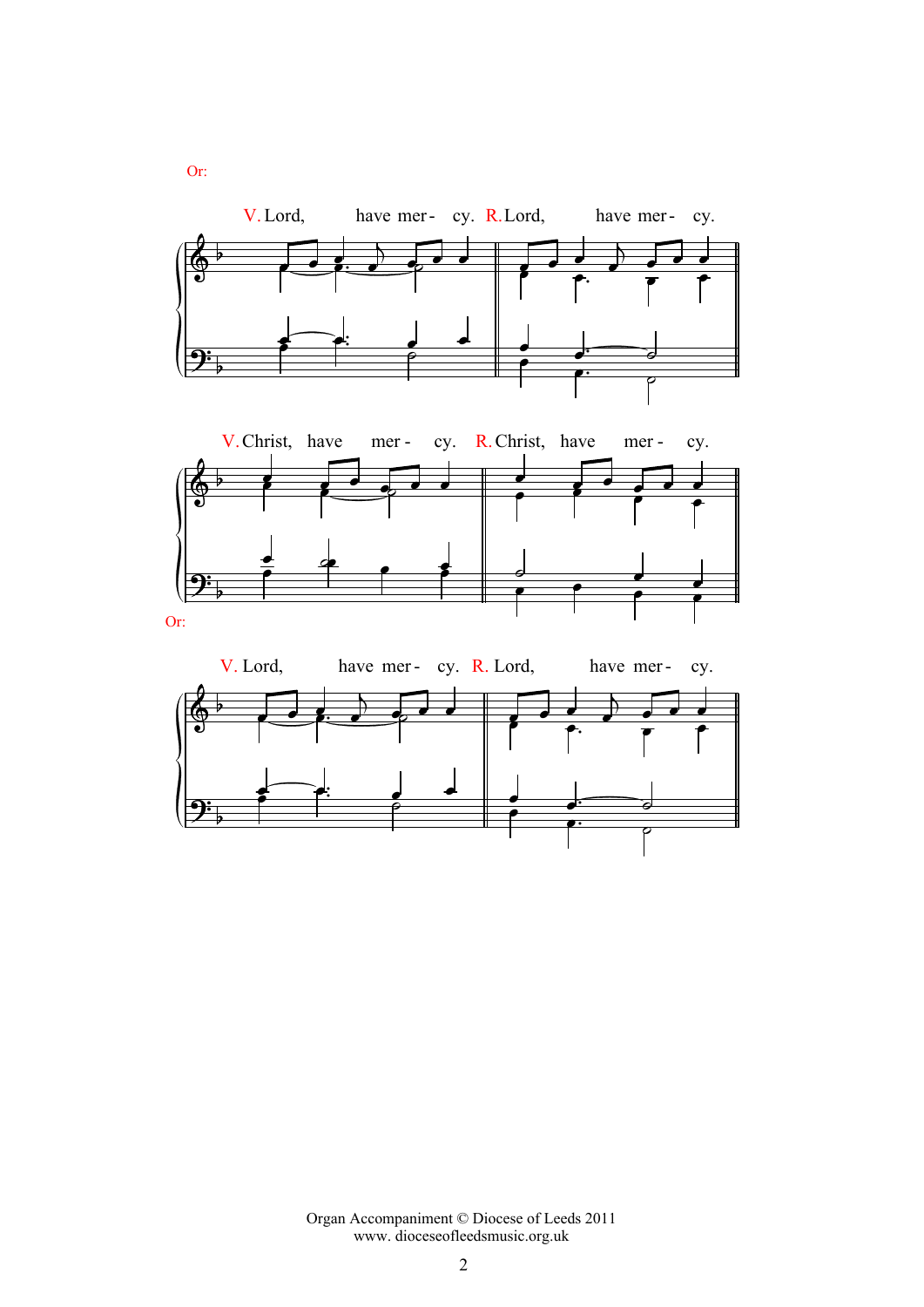### Gloria



If sung responsorially then repeat rather than tie notes over bar lines.



 $\spadesuit$ we<br>
<sup>1</sup>  $\overline{\phantom{a}}$  $\mathbf{r}$ give you thanks for  $\overline{\phantom{a}}$  $\overline{\phantom{a}}$  $\overline{\phantom{a}}$  $\mathbf{I}$ F your great  $\overline{\phantom{a}}$  $\overline{\bullet}$ r<br>K glo- ry,  $\overline{\phantom{a}}$  $\overline{\bullet}$  $\overline{K}$ Lord God, heav-en-ly King, O God, al-might-y Fa-ther.  $\blacksquare$  $\overline{\phantom{a}}$  $\overline{\phantom{a}}$  $\blacksquare$ r<br>T  $\overline{\bullet}$  $\blacksquare$ r<br>K  $\overline{\phantom{a}}$  $\overline{\phantom{a}}$  $\blacksquare$ ।<br>स  $\overline{\phantom{a}}$  $\frac{1}{\cdot}$ r<br>K  $\overline{\phantom{a}}$  $\begin{array}{ccc} \bullet & \bullet' & \bullet' & \bullet' & \bullet' & \bullet' & \bullet' & \bullet' & \bullet \\ \bullet. & \bullet & \bullet & \bullet & \bullet & \bullet & \bullet \\ \end{array}$  <u>g:</u>  $\bullet$   $\bullet$   $\bullet$   $\bullet$   $\bullet$   $\bullet$   $\bullet$  $\overline{a}$  $\bullet$  . The contract of the contract of the contract of the contract of the contract of the contract of the contract of the contract of the contract of the contract of the contract of the contract of the contract of the co  $\overrightarrow{s}$ :  $\leftarrow$ 

 $\circ$  .  $\overline{K}$ Lord Je-sus Christ, On-ly Be-got-ten Son, Lord God, Lamb of God, Son of the Fa-ther,  $\overline{\phantom{a}}$ F  $\overline{\phantom{a}}$  $\overline{\phantom{a}}$  $\overline{\bm s}$  $\overline{\phantom{a}}$ r<br>T  $\overline{\phantom{a}}$  $\overline{\phantom{a}}$ F  $\overline{\phantom{a}}$ F  $\vec{\phantom{a}}$  $\frac{1}{2}$  $\overline{\phantom{a}}$  $\blacksquare$ r<br>K  $\overline{\phantom{a}}$  $\blacksquare$  $\overline{\bullet}$  $\blacksquare$ r<br>K  $\overline{\phantom{a}}$  $\overline{\bullet}$ r<br>K  $\overline{\phantom{a}}$ e<br>F  $\overrightarrow{a}$  $\mathcal{V}$   $\overrightarrow{2}$  $\leftarrow$   $\leftarrow$   $\leftarrow$   $\leftarrow$   $\leftarrow$   $\leftarrow$   $\leftarrow$   $\leftarrow$   $\leftarrow$   $\leftarrow$   $\leftarrow$   $\leftarrow$   $\leftarrow$   $\leftarrow$   $\leftarrow$   $\leftarrow$   $\leftarrow$   $\leftarrow$   $\leftarrow$   $\leftarrow$   $\leftarrow$   $\leftarrow$   $\leftarrow$   $\leftarrow$   $\leftarrow$   $\leftarrow$   $\leftarrow$   $\leftarrow$   $\leftarrow$   $\leftarrow$   $\leftarrow$   $\leftarrow$   $\leftarrow$   $\leftarrow$   $\leftarrow$   $\leftarrow$   $\leftarrow$  $\frac{1}{2}$   $\frac{1}{2}$   $\frac{1}{2}$ **g:**  $\sum$  $\frac{1}{2}$  $\frac{1}{2}$ <u>d:</u> <u>j.</u>



www. dioceseofleedsmusic.org.uk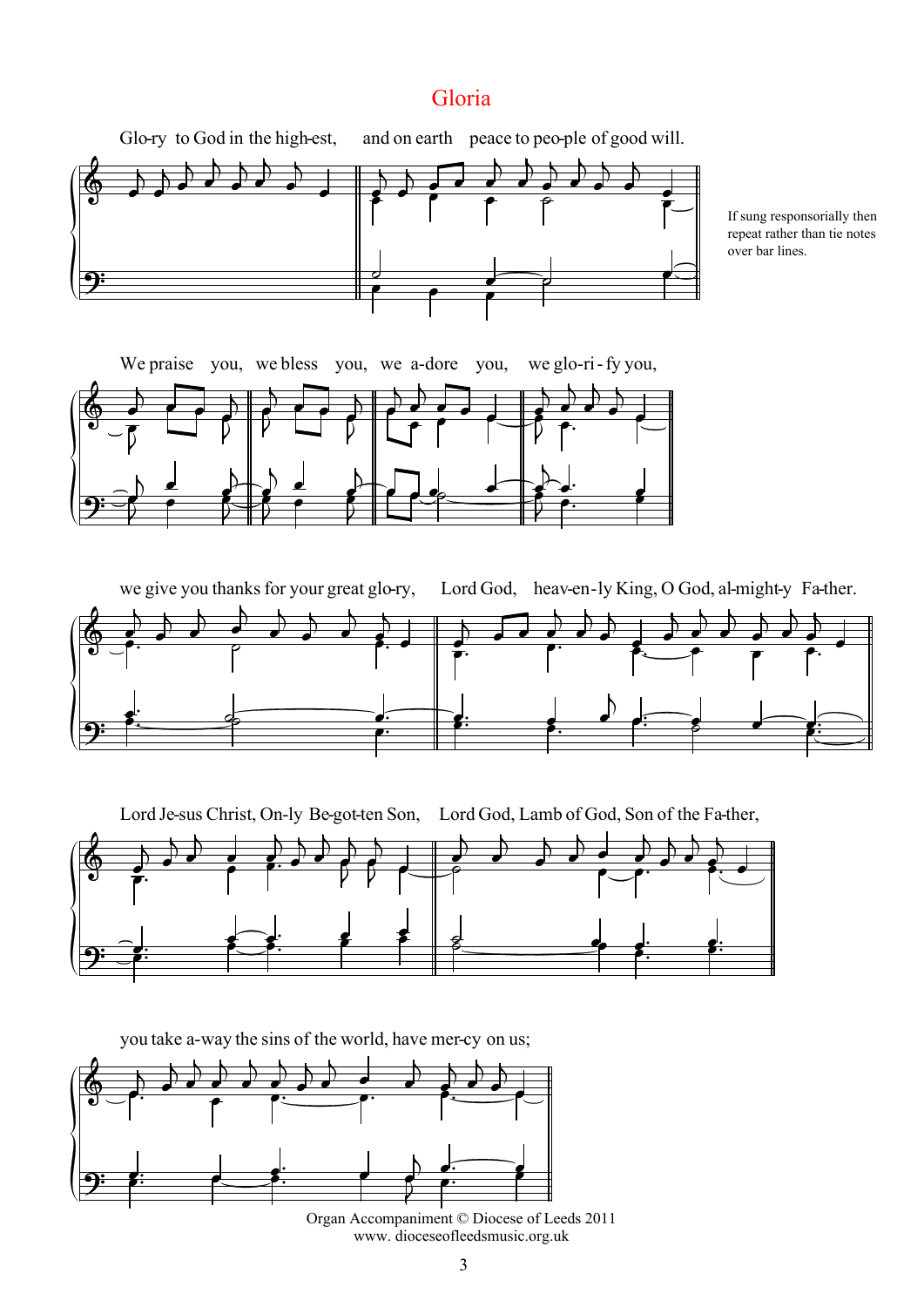

you on us.









Organ Accompaniment © Diocese of Leeds 2011 www. dioceseofleedsmusic.org.uk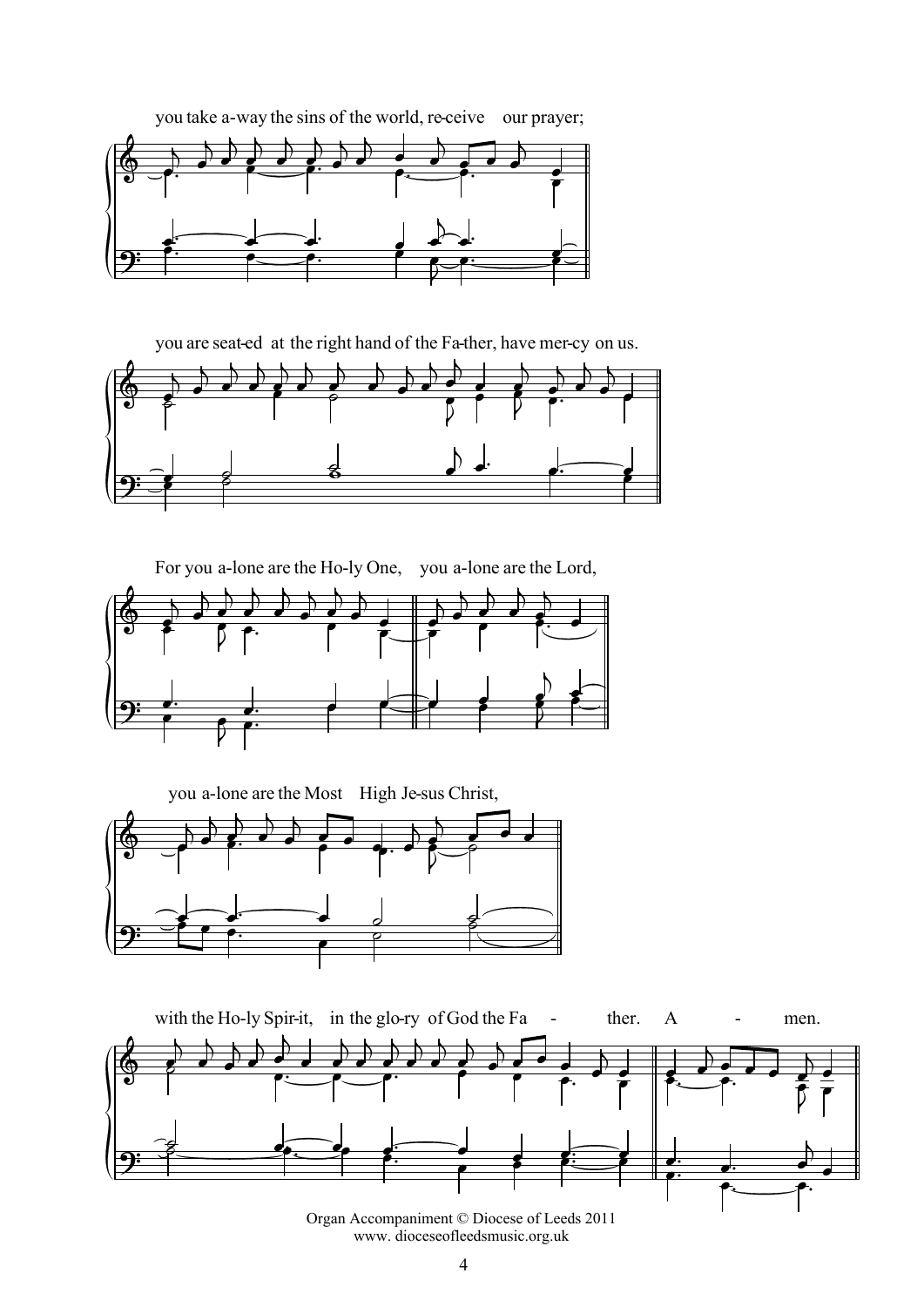#### Sanctus







Organ Accompaniment © Diocese of Leeds 2011 www. dioceseofleedsmusic.org.uk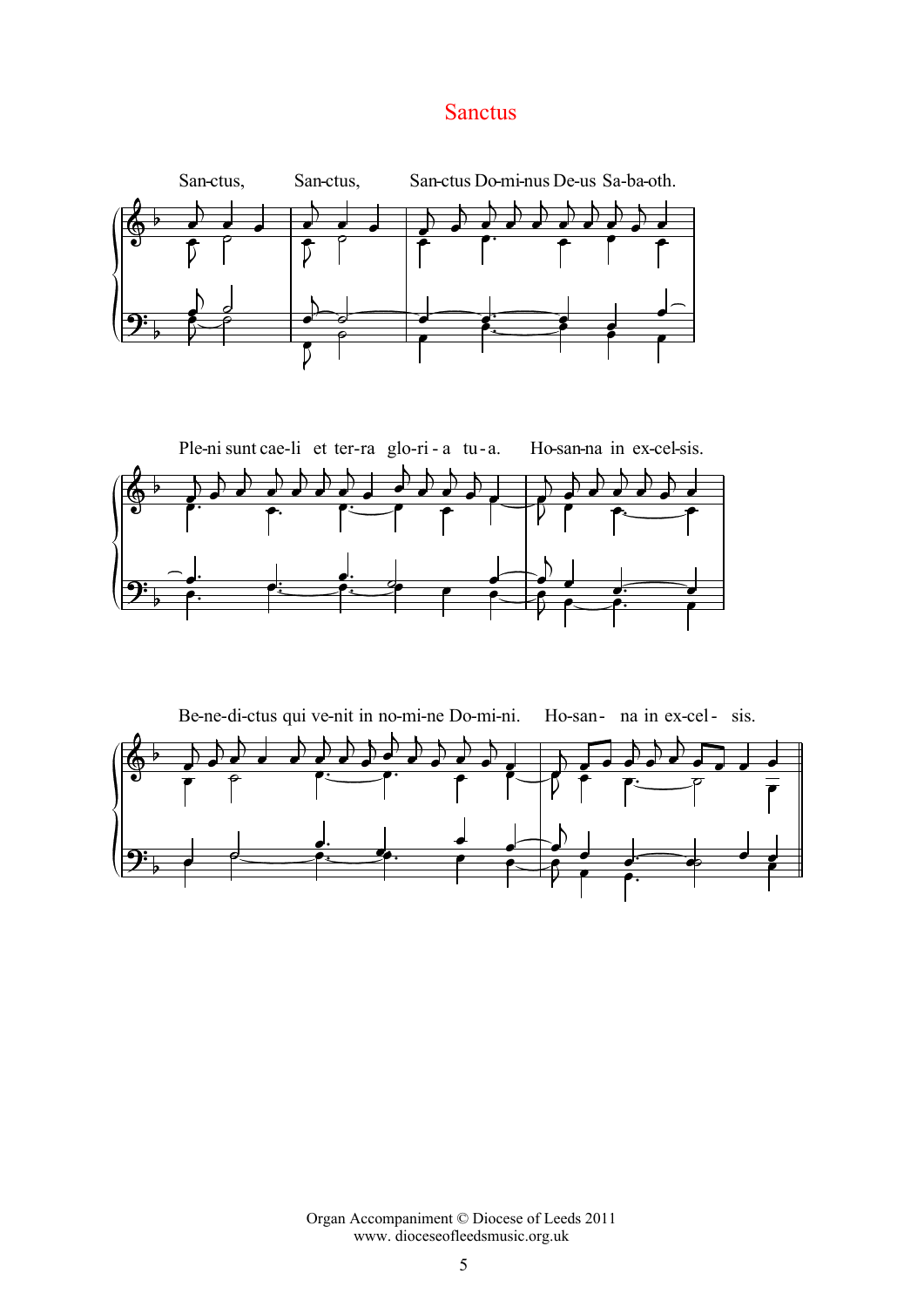

 $\overline{\Phi^+}$  $\overline{\bullet}$  $\overline{a}$ Heav-en and earth are full of your glo-ry.  $\blacksquare$  $\mathbf{r}$  $\overline{\phantom{a}}$  $\overline{\phantom{a}}$  $\blacksquare$  $\mathbf{r}$  $\overline{\phantom{a}}$  $\overline{\phantom{a}}$  $\overline{\phantom{a}}$  $\overline{\phantom{a}}$  $\overline{a}$  $\overline{\phantom{a}}$  $\overline{\phantom{a}}$  $\overline{K}$ Ho-san-na in the high-est.  $\overline{\phantom{a}}$  $\overline{a}$  $\overline{\phantom{a}}$  $\overline{\phantom{a}}$  $\overline{\phantom{a}}$  $\frac{1}{\bullet}$ ∠<br>⊾  $\overline{\phantom{a}}$  $\frac{1}{\epsilon}$  $\frac{1}{\sqrt{2}}$  $\mathcal{V}$  $\frac{1}{\sqrt{1-\frac{1}{\sqrt{1-\frac{1}{\sqrt{1-\frac{1}{\sqrt{1-\frac{1}{\sqrt{1-\frac{1}{\sqrt{1-\frac{1}{\sqrt{1-\frac{1}{\sqrt{1-\frac{1}{\sqrt{1-\frac{1}{\sqrt{1-\frac{1}{\sqrt{1-\frac{1}{\sqrt{1-\frac{1}{\sqrt{1-\frac{1}{\sqrt{1-\frac{1}{\sqrt{1-\frac{1}{\sqrt{1-\frac{1}{\sqrt{1-\frac{1}{\sqrt{1-\frac{1}{\sqrt{1-\frac{1}{\sqrt{1-\frac{1}{\sqrt{1-\frac{1}{\sqrt{1-\frac{1}{\sqrt{1-\frac{1}{\sqrt{1-\frac{1$  $2^{\cdot}$ <u>J.</u>  $\bullet$   $\bullet$   $\bullet$  $\overline{a}$  $\frac{1}{\sqrt{1-\frac{1}{2}}}$  $\frac{\bullet}{\bullet}$  $\overrightarrow{a}$  $\mathcal{V}$  $\begin{array}{ccc} \overline{1} & \overline{1} & \overline{1} \\ \overline{1} & \overline{1} & \overline{1} \\ \overline{1} & \overline{1} & \overline{1} \end{array}$ 

Bless of the Lord. Ho- san na



Organ Accompaniment © Diocese of Leeds 2011 www. dioceseofleedsmusic.org.uk

Or: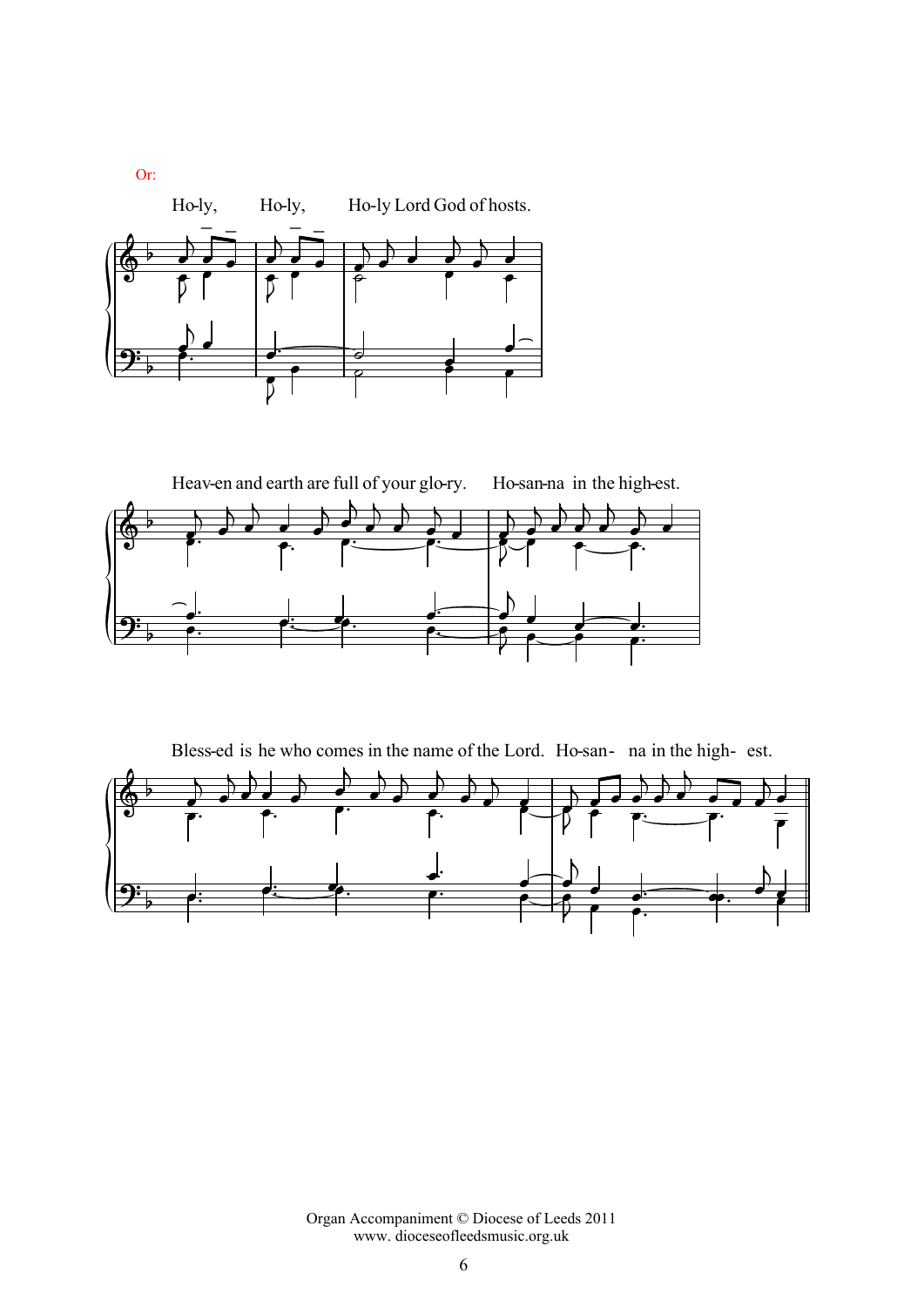## Memorial Acclamation





Or:



Or:



Organ Accompaniment © Diocese of Leeds 2011 www. dioceseofleedsmusic.org.uk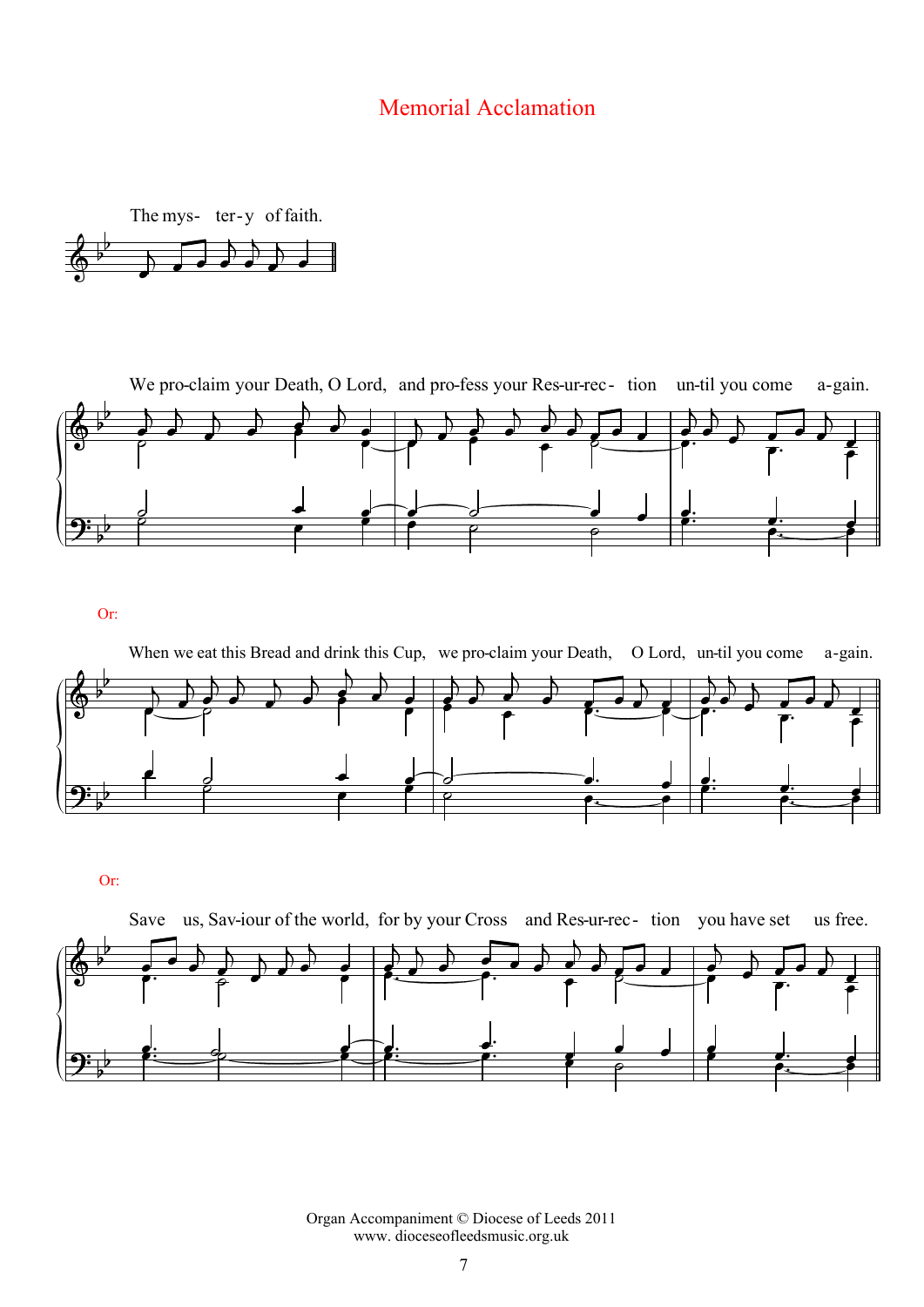# Agnus Dei







Organ Accompaniment © Diocese of Leeds 2011 www. dioceseofleedsmusic.org.uk